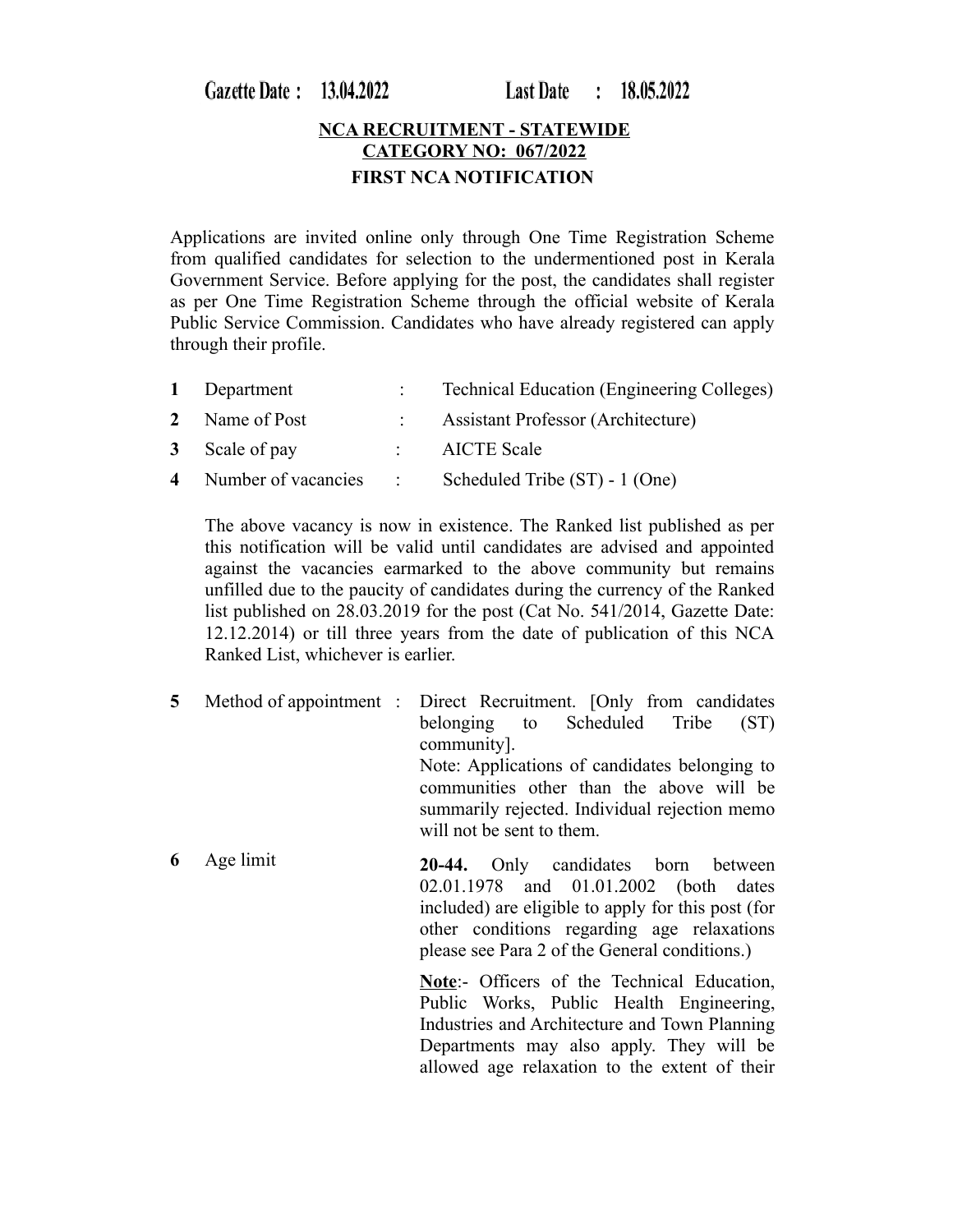service in those departments.

(Maximum age limit shall not exceed 50 years as on 01.01.2022).

- **7 Qualifications** : Bachelors Degree and Masters Degree in Architecture with First Class or equivalent either in Bachelors or Masters degree.
	- Note : 1. Rule 10 a(ii) of part II of KS&SSR is applicable**.** 
		- 2. Candidates who claim equivalent qualification instead of qualification mentioned in the notification shall produce the relevant Government Order to prove the equivalency at the time of certificate verification, then only such qualification shall be treated as equivalent to the prescribed qualification.
		- 3. In the case of difference in original Caste/Community claimed in the application and that entered in SSLC book, the candidate shall produce a Gazette Notification in this regard, along with Caste / Community Certificate at the time of certificate verification.
	- **Probation :** Every person appointed to the post shall from the date of which he joins duty, be on probation for a period of two years on duty within a continuous period of three years.

## **Liability to serve in Defence Services :**

Persons appointed to the post shall be liable, notwithstanding that at the time of requisition they are holding higher appointments, to serve for a minimum period of four years (including period spent in training) in the Defence Services or on assignments relating to Defence efforts anywhere in India or abroad, if so required. The liability to serve in the Defence Services will be limited to the first 10 years of service and will not ordinarily apply to persons above 40 years of age.

## **8 Mode of submitting Application:-**

(a) Candidates must register as per 'ONE TIME REGISTRATION' with the Official Website of Kerala Public Service Commission [www.keralapsc.gov.in](http://www.kerealapsc.gov.in/) before applying for the post. Candidates who have registered can apply by logging in to their profile using their User-ID and password. Candidates must click on the **'Apply Now'** button of the respective posts in the Notification Link to apply for the post. The photograph uploaded should be one taken after 31.12.2012. Those candidates who register first time on or after 01.01.2022 should upload photograph taken within 6 months from the date of registration. Name of the candidate and the date of photograph taken should be printed legibly at the bottom portion. The photograph once uploaded meeting all requirements shall be valid for 10 years from the date of uploading. There is no change in other instructions regarding the uploading of photographs. No application fee is required.